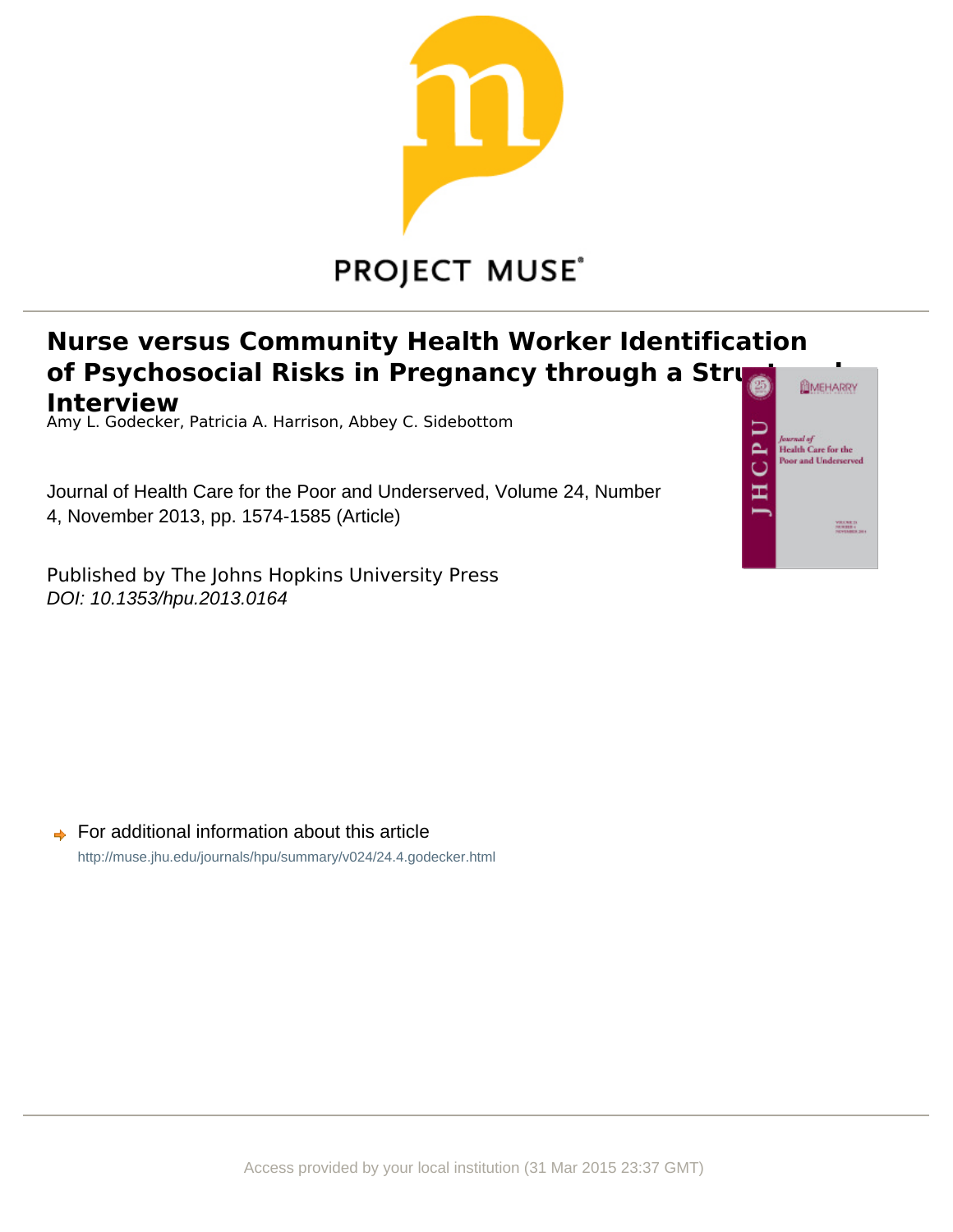## **Nurse** *versus* **Community Health Worker Identifi cation of Psychosocial Risks in Pregnancy through a Structured Interview**

Amy L. Godecker, PhD Patricia A. Harrison, PhD Abbey C. Sidebottom, MPH

*Abstract:* A structured psychosocial risk screening interview, the Prenatal Risk Overview, was administered to 733 women in prenatal care. Either a community health worker (CHW) or a registered nurse (RN) conducted the interview based on day of the week. A comparison of identified risk factors found no significant differences between study samples for six of 13 domains. For CHW interviews, significantly more participants were classified as Moderate/ High Risk for Depression, Lack of Telephone Access, Food Insecurity, and Housing Instability, and as High Risk for Lack of Social Support, Lack of Transportation Access, and Housing Instability. For RN interviews, significantly more participants were classified as High Risk for Alcohol Use. Community health workers successfully conducted psychosocial screening and elicited more self- reported risk than RNs, especially lack of basic needs. Comparing the hourly salary/ wage, the cost for CHWs was 56% lower than for RNs. Preliminary findings support use of paraprofessionals for structured screening interviews.

*Key words:* Community health worker, nurse, risk screening, prenatal care, Healthy Start.

 $\blacksquare$  ime constraints have been identified as a major barrier to psychosocial risk screen- $\perp$  ing in primary care,<sup>1–3</sup> impeding compliance with recommendations for screening for depression, substance use, and partner violence.<sup>4-8</sup> A potential solution could be the use of community health workers (CHWs) to relieve professional care providers of this burden.

The move toward patient-centered medical homes provides increased opportunities for CHWs to become integrated into clinical care teams.<sup>9-12</sup> The patient-centered medical home seeks to place the patient and family, embedded within the community, at the center of the care system; a trained CHW, as a trusted member of the community, is an ideal liaison between the patient and clinical providers.<sup>9,10</sup> However, in clinical settings, the optimal roles of CHWs are often not clearly delineated.<sup>7,9–11,13,14</sup> Because CHWs are skilled at engaging patients and clinical providers have limited time with

*AMY GODECKER is Associate Scientist at Carbone Cancer Center at the University of Wisconsin– Madison. PATRICIA HARRISON (the corresponding author) is Director of Research and Program Development, Minneapolis Health Department, 250 Fourth Street South, Minneapolis, MN, 55415– 1384; pat.harrison@minneapolismn .gov; (612) 673- 3883 or 612-919-3854. ABBEY SIDEBOTTOM is Senior*  Scientific Advisor at Allina Hospitals & Clinics in Minneapolis.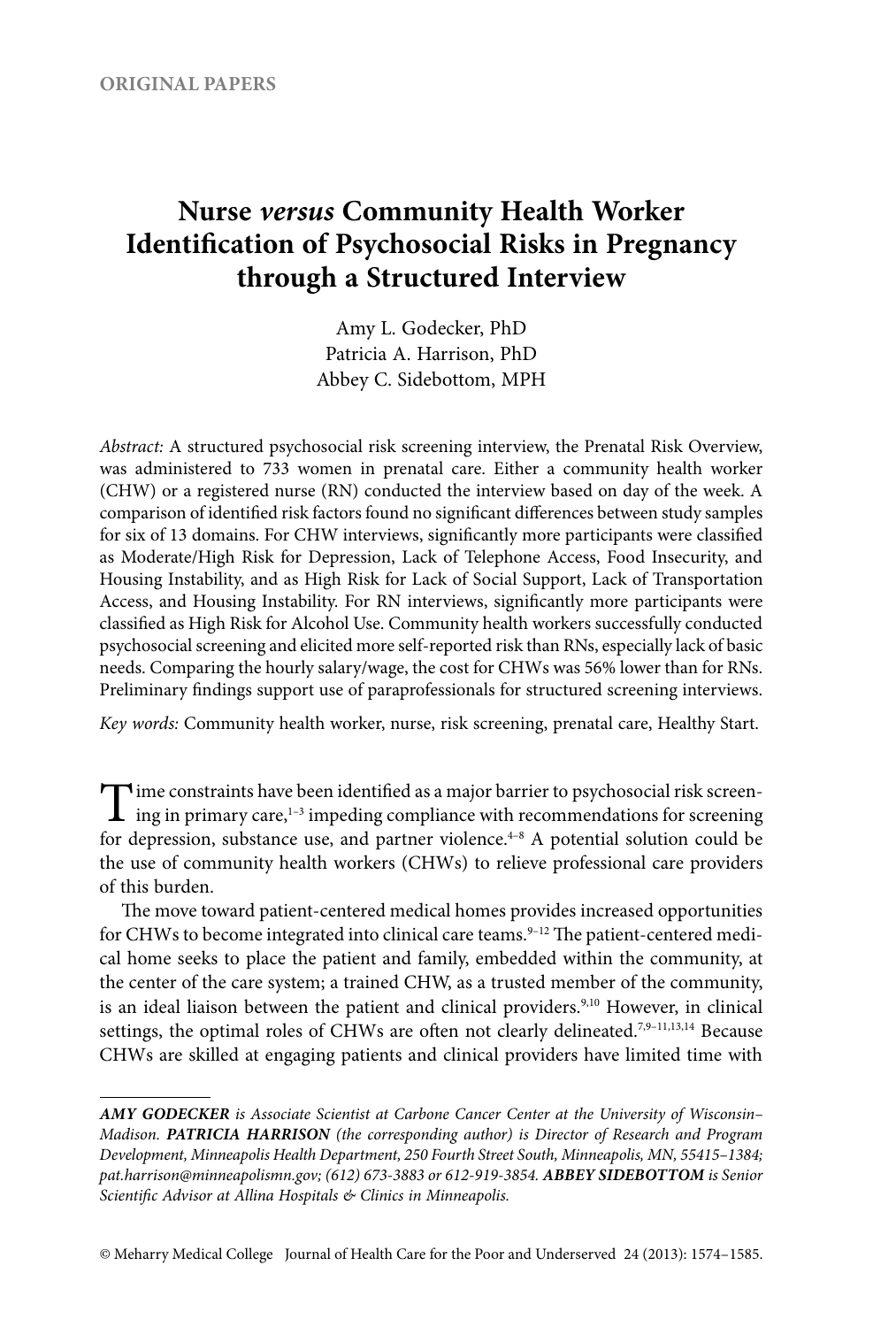patients, identifying functions that could be performed effectively by CHWs would benefit both providers and patients and could be cost-effective as well.<sup>15-17</sup>

Historically, community health workers have been involved primarily in providing health education services in community or health care settings.<sup>18</sup> They also have been used to conduct community outreach to encourage cancer screening and other preventive health care and to provide patient advocacy, navigation activities, and social support.<sup>19–23</sup> The perceived benefits of lay health workers, as they are also called, include their potential to connect with target populations through similar characteristics or common life experiences, their residence in the communities they serve, and their cultural competence.<sup>19-22</sup> They may also be viewed as more trustworthy or credible than other health care providers in some circumstances.<sup>19</sup> A systematic review of randomized controlled trials of interventions provided by CHWs found the CHWs were effective at promoting immunizations, encouraging initiation of breastfeeding, and improving tuberculosis treatment outcomes.<sup>20,22,23</sup> However, no prior study was found that examined the use of CHWs to conduct structured risk screening interviews. This study is the first to determine whether a prenatal psychosocial risk screening interview that had been administered routinely by registered nurses in community health care centers could be conducted with equal effectiveness by community health workers. This study also compared the cost of using these two types of interviewers for this purpose.

#### **Methods**

**Study overview and context**. The interviewer equivalence study was one of four research components funded to assess the validity of the Prenatal Risk Overview (PRO).<sup>24</sup> The PRO is a standardized psychosocial risk screening interview administered at intake to all prenatal patients at Twin Cities Healthy Start program sites. The Minneapolis-Saint Paul program is one of 105 programs funded through the HRSA Maternal and Child Health Bureau Healthy Start Initiative to reduce infant mortality and improve birth outcomes. This study was designed to determine whether there were any differences in identified risk factors associated with administration of the PRO by a CHW *versus* a registered nurse (RN). For purposes of this study, CHWs were paraprofessionals with no more than a one- or two-year certificate who already worked at the study clinic under supervision of a licensed social worker. Before its inception, the study was approved by the Minnesota Department of Health institutional review board. Approval was granted for the participation of minors who are permitted by Minnesota law to seek reproductive health services without parental consent.

**Study participants**. Study participants were recruited from the prenatal care population of the largest community health care center in Minneapolis between July 2007 and June 2010. Patients with limited English proficiency (LEP) were not eligible for the study because the presence of an interpreter would confound the distinction between the two groups of interviewers under study. Patients were informed that either an RN or CHW would conduct the interview, but did not learn who would interview them until after consent. Consenters were provided with a \$10 gift card as compensation.

**Interviewer training**. One of the RNs participated in a group training session when the PRO was adopted at all Healthy Start program sites. The second RN and the four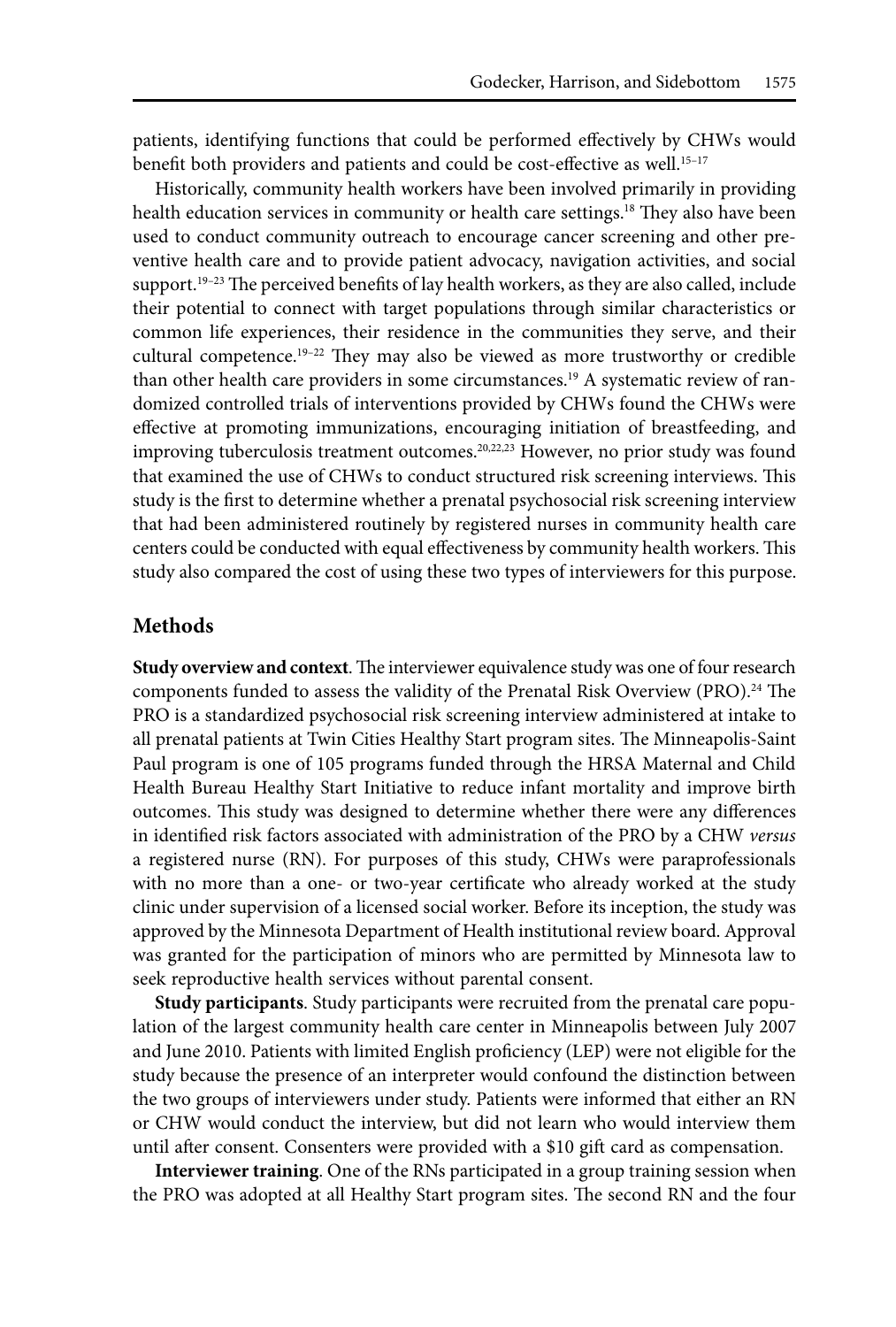CHWs were trained individually as they were assigned to conduct the PRO. A member of the research staff presented the script used to introduce the PRO to interviewees which explained its purpose and emphasized that all prenatal care patients were asked the same questions; provided instructions in adhering to the structured question format with no paraphrasing and written suggestions for responding to requests for clarification; and provided hands-on training in data entry.

**Recruitment, group assignment, and PRO administration**. Prenatal intakes were conducted three days a week. Clinic staff not involved in the study scheduled these appointments through routine procedures. Over the course of the study, two RNs and four CHWs administered study interviews near the end of the prenatal intake appointment. Because random assignment to interviewer type was deemed potentially too disruptive to clinic routines, assignment to interviewer type was based on day of the week. Periodically, health department staff notified the prenatal intake RN of the interviewer assignment schedule, alternating the 2:1 day ratio between CHWs and RNs as needed to achieve a 50– 50 balance over time. Registered nurses conducting the prenatal intake process explained the study to eligible patients and requested consent. For nonconsenters, RNs conducted the PRO per standard procedures. For consenters, if the day was assigned to an RN interviewer, the RN conducted the interview. If the day was assigned to a CHW interviewer, the RN paged the CHW to conduct the interview. If the CHW was unavailable, the RN completed the interview and coded the case as "not available for assignment;" these cases were excluded from the study sample. Interviews were not audiotaped or observed because these procedures may have altered interviewer or patient behavior.

**Measures**. *Screening instrument*. The PRO was designed to standardize psychosocial risk screening for eligibility in the Twin Cities Healthy Start program.<sup>24</sup> The PRO addresses the five domains for which screening has been endorsed by government or professional groups (depression, tobacco use, alcohol use, other drug use, and domestic violence); three domains for which research supported a link to poor birth outcomes (food insecurity, homelessness, and lack of social support); and four domains identified by local providers as critical to prenatal care compliance (access to telephone, access to transportation) or to care coordination (legal problems, involvement with child protection services). The risk thresholds for each domain were defined by the source instrument or consensus of local providers and health care professionals with expertise in specific domains. The *High Risk* classification indicated need for a referral to specialized services, such as a mental health or drug use assessment or a domestic abuse program or shelter. *Moderate Risk* indicated a less intensive intervention such as education or social support. Box 1 summarizes the domains and scoring criteria.

 *Hourly salary or wages.* Personnel costs were averaged over the course of the study based on study site personnel budgets.

Data analysis. Cross-tabulations were conducted to compare sociodemographic variables for nonconsenters and consenters, and within the consenter group, for RN and CHW interviewees. For the study sample, the risk domain variables were cross- tabulated to compare responses between the groups of RN and CHW interviewees, between the two groups of RN interviewees, and among the four groups of CHW interviewees. The analyses were conducted two ways: by dichotomizing the risk variables as Low Risk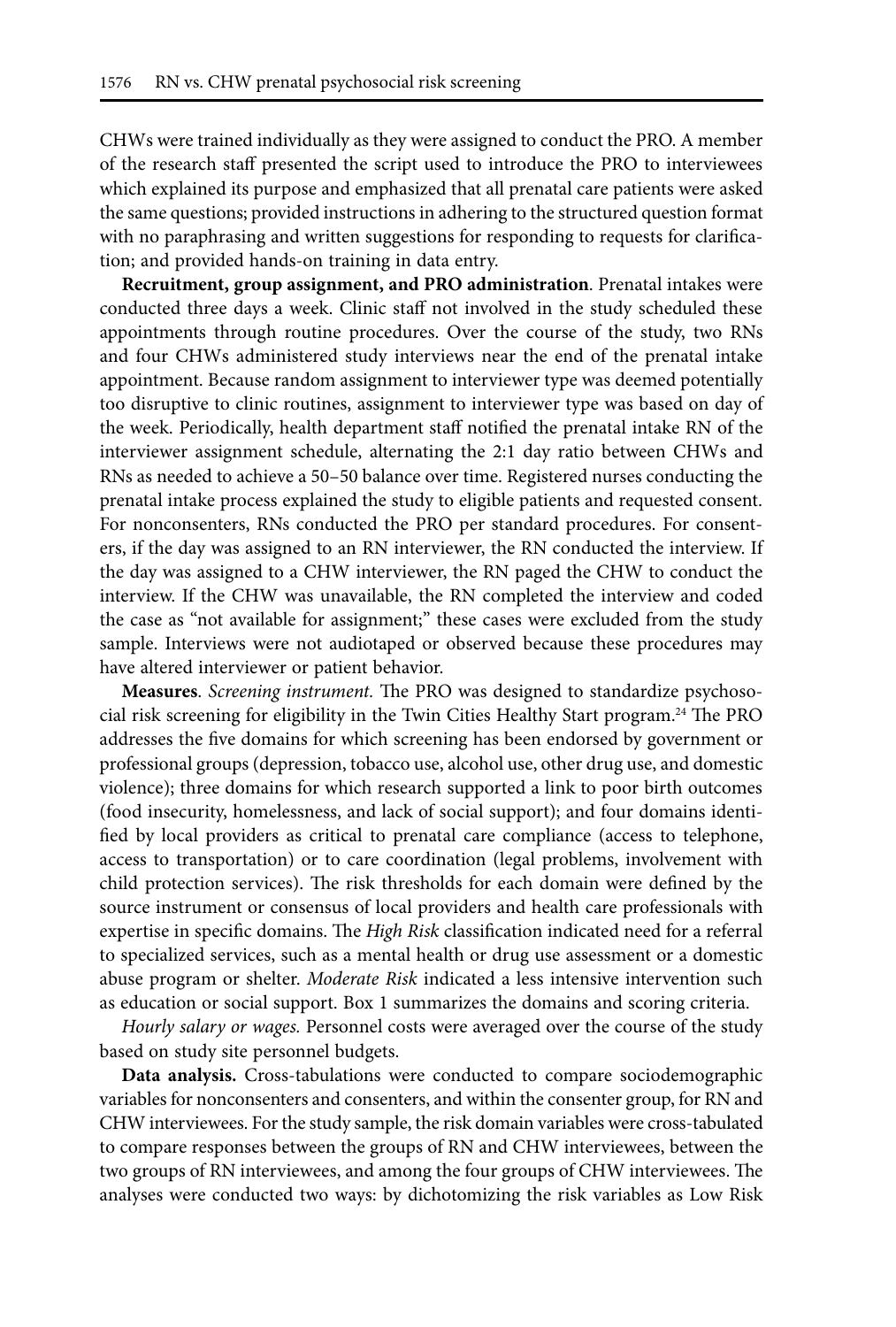## **Box 1.**

## **PRENATAL RISK OVERVIEW (PRO) DOMAINS AND RISK THRESHOLDS**

Telephone Access [current, 1 question]. High Risk = rarely or none of the time. Moderate risk = some of the time.

Transportation Access [current, 1 question]. Scoring same as above.

Food Insecurity [past 12 months, 4 questions about lacking sufficient money for food]. Responses scored (0) Never, (1) Sometimes, (2) Often. High Risk =  $6-8$ points. Moderate  $Risk = 3-5$  points.

Housing Instability [past 12 months, 2 questions; current, 2 questions]. High Risk = shelter stay of more than 2 nights; temporary living situation of 6 months or more; currently living in an unstable housing situation; or very concerned about not having a place to stay after baby's birth. Moderate Risk = shelter stay of 1 or 2 nights; temporary living situation of 3–5 months; currently living in a somewhat stable housing situation; or somewhat concerned about not having a place to stay after baby's birth.

Social Support [current,  $6-8$  questions]. High Risk = no one to count on in times of need; no one to help with child care; or no partner or boyfriend or other adult to talk with regularly, or unsatisfactory communication with individuals. Moderate Risk = only one person to count on in times of need; only one person to help with child care; or satisfactory communication with either a husband/boyfriend or other adult but not both.

Victim of Partner Violence [12 months pre- pregnancy awareness, 3 questions; post- pregnancy awareness, 3 questions]. High Risk = physical abuse, coerced sex, or fear of abuse during pregnancy. Moderate Risk = any of these responses in the 12 months before pregnancy.

Physical/sexual abuse by a non-partner [12 months pre-pregnancy awareness, 3 questions; post-pregnancy awareness, 3 questions]. Scored same as Partner Violence.

Depression [past 2 weeks, 9 questions from PHQ-9]. Responses scored (0) not at all, (1) several days, (2) more than half the days, (3) every day or nearly every day. Very High Risk =  $20-27$  points. High Risk =  $15-19$  points. Moderate Risk =  $10-14$  points.

Cigarette Smoking [one month pre- pregnancy awareness, 2 questions; postpregnancy awareness, 2 questions]. High Risk = smoking more than 5 cigarettes on at least one day since pregnancy awareness. Moderate Risk = smoking 1-5 cigarettes on at least one day since pregnancy awareness, smoking daily before pregnancy awareness, or smoking more than 5 cigarettes on at least one day before pregnancy awareness.

Alcohol Use [12 months pre- pregnancy awareness, 6 questions; post- pregnancy awareness, 2 questions]. High Risk = any alcohol use since pregnancy awareness in combination with a 12-month history that included frequent and/or high quantity consumption or an adverse consequence; or higher levels of drinking since pregnancy awareness (such as 1 drink daily or 3 drinks on a single occasion monthly) irrespective of past patterns. Moderate Risk = high- risk historical patterns if no alcohol use since pregnancy awareness or use patterns lower than the High Risk threshold.

*(Continued on p. 1578)*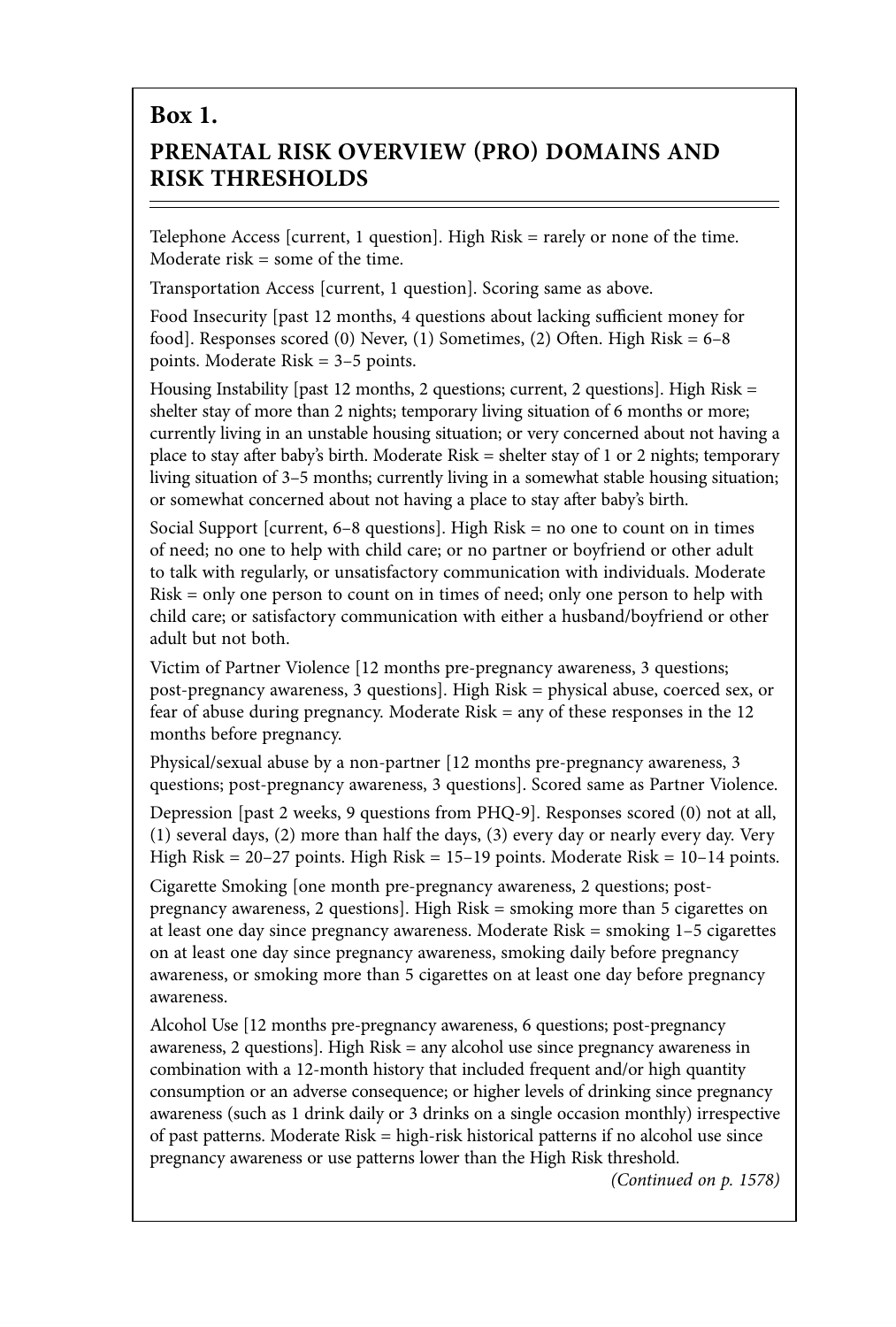#### **Box 1. (***continued***)**

Drug Use [12 months pre- pregnancy awareness, 2 questions; post- pregnancy awareness, 1 question]. High Risk = any drug use post- pregnancy awareness, drug use 5–7 days per week pre-pregnancy awareness, or drug-related neglect of responsibilities pre- pregnancy awareness. Moderate Risk = weekly, monthly, or rare drug use pre- pregnancy awareness in the absence of pre- pregnancy neglect of responsibilities and post-pregnancy awareness use.

Legal Problems [current, 1 question]. High Risk = legal problems or on probation or parole. (No Moderate Risk level.)

Child Protective Services involvement [current, 1 yes/no question; past, 1 yes/ no question]. High Risk = current involvement (as a parent). Moderate Risk = past involvement (as a parent) only.

*versus* Moderate Risk/ High Risk combined and as Low Risk/ Moderate Risk combined *versus* High Risk. The significance of differences was tested using chi-squares. For multi-item domains in which significant differences between interviewer type were found, individual items were also cross- tabulated by interviewer type.

#### **Results**

Of 1,416 pregnant women seen at the study site during the study period, 1,010 met the study criteria of English fluency and no prior participation in the study (see Figure 1). Seven- hundred seventy- seven (777) women were asked to participate with omissions due primarily to the unavailability of study staff. Of those asked to participate, 733 (94.3%) granted consent and completed the study.

Asian/Pacific Islanders (predominantly of Hmong ethnicity) were significantly less likely to consent and African Americans were significantly more likely to consent than other racial groups combined (see Table 1). Women who were born outside the United States and those who were married were also significantly less likely to consent than their counterparts.

 Six interviewers were involved in the study, with only one RN and one CHW assigned at any point in time. One RN conducted 202 interviews and the other conducted 162 interviews. The numbers of interviews conducted by each CHW were 219, 94, 29, and 27.

No significant demographic differences were found between women interviewed by RNs or CHWs (Table 1). The final study sample was predominantly young, unmarried, African American, born in the United States, and interviewed in the first trimester.

For comparisons of Low Risk with the Moderate/High Risk classification or for comparisons of Low/Moderate Risk with the High Risk classification, no significant differences between study samples were found for 6 domains: Partner Violence, Physical/ Sexual Abuse by a Non- partner, Cigarette Use, Drug Use, Legal Problems, and Child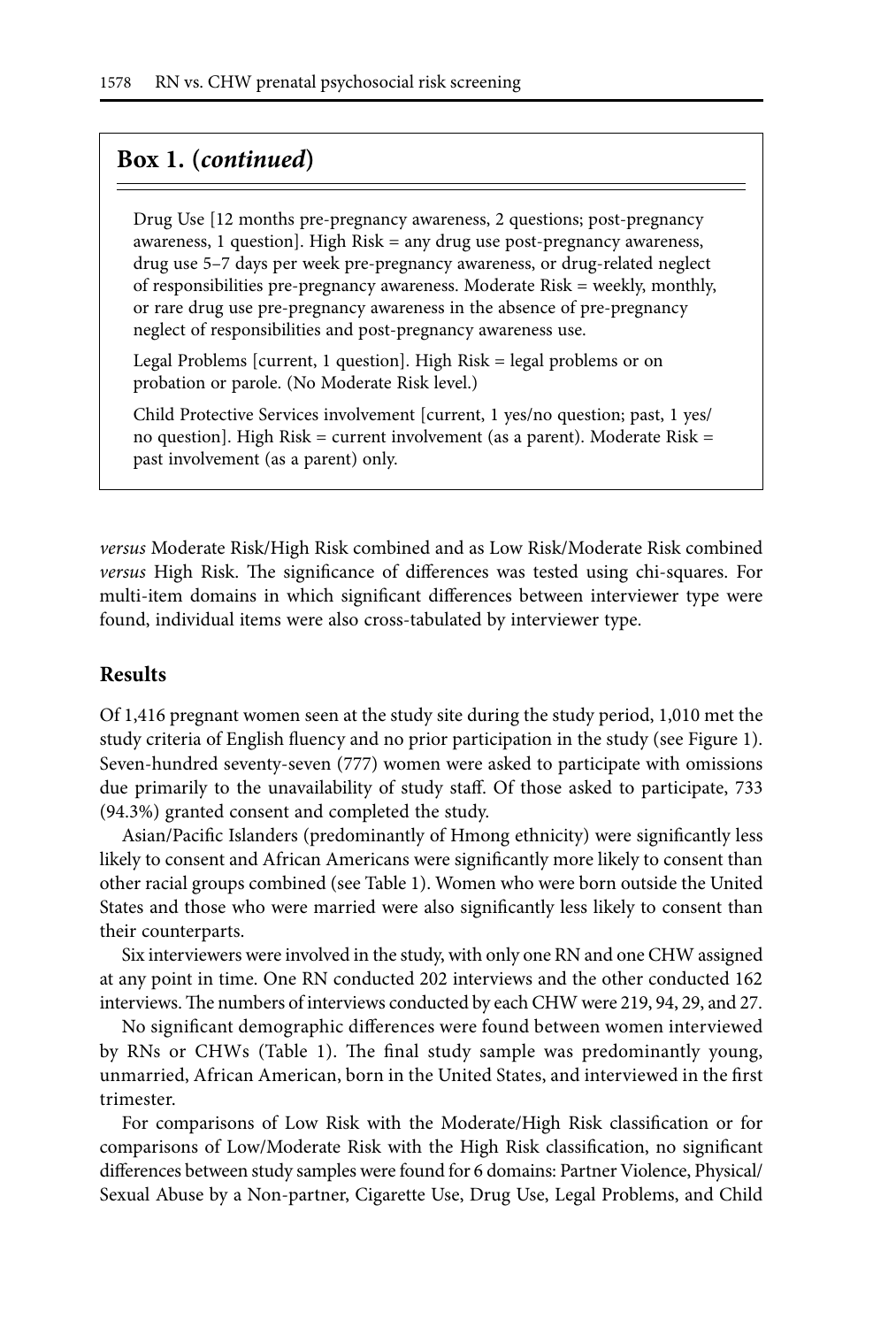

Figure 1. Numbers of eligible, consenting and participating women. a Omissions were due to factors such as staff turnover and vacations (recruitment was suspended until experienced staff returned or new staff were trained), lack of time when intake appointments ran long, and the precedence of medical needs.

Protection Involvement (Table 2). For the combined Moderate/High Risk classification, significantly higher rates were found for CHW interviews for Depression and three of four basic needs domains: Lack of Telephone Access, Food Insecurity, and Housing Instability. For the High Risk classification, significantly higher rates were found for CHW interviews for Lack of Social Support and two basic needs domains: Lack of Transportation Access and Housing Instability. The only comparison for which a significantly higher rate was observed for RN interviews was High Risk for Alcohol Use.

The item level analysis for multi-item domains was conducted to determine whether there was a consistent pattern of differential risk reporting by interviewer type, or whether only a single item or subset of items influenced higher risk levels reported to CHWs or RNs. For Food Insecurity, significantly higher risk was reported to CHWs for two of four items (food not lasting p=.047 and skipping meals, p=.004). For Housing Instability, significantly higher risk was reported to CHWs for one of four items (level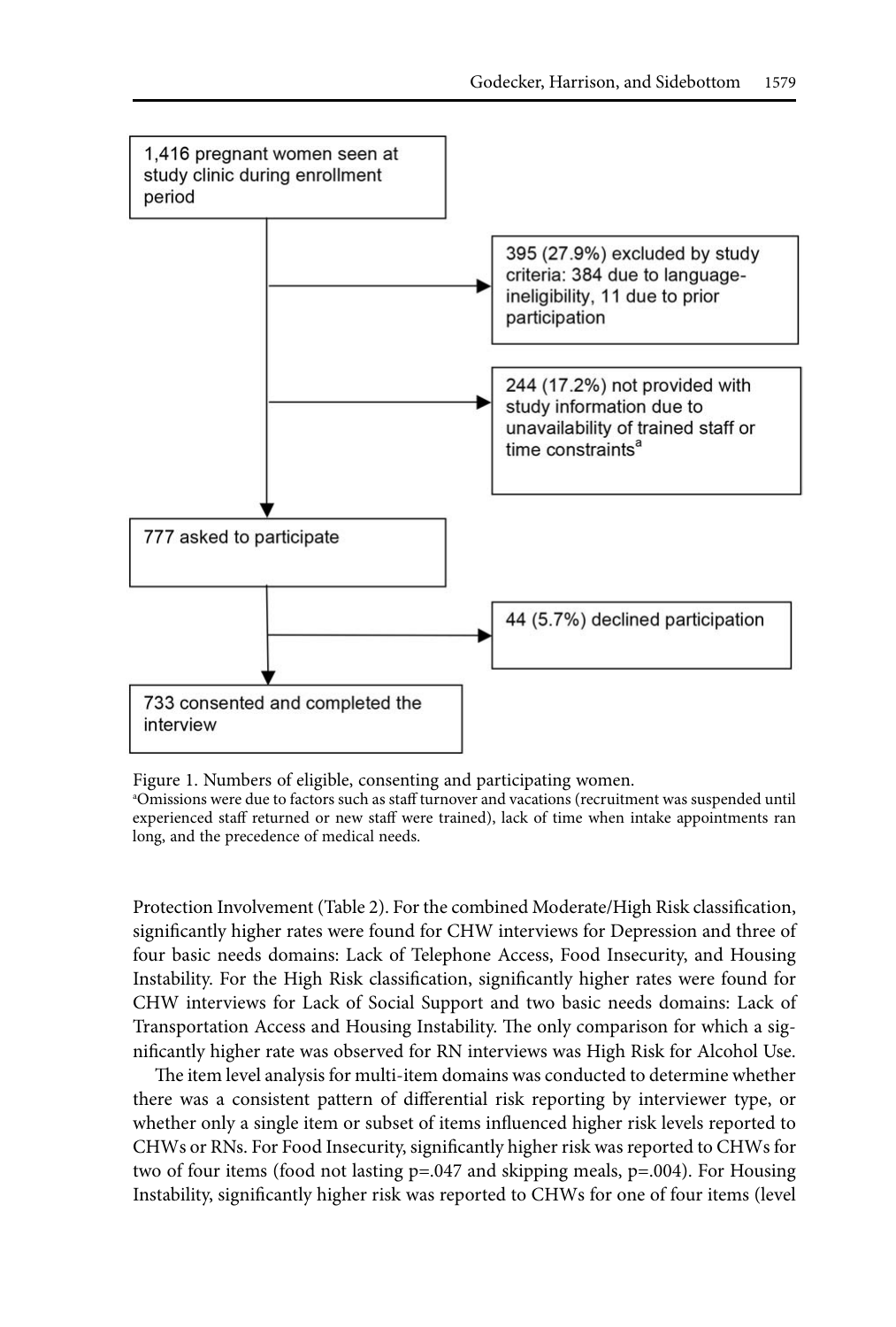## **Table 1.**

## **COMPARISON OF CONSENTERS VERSUS NONCONSENTERS AND OF PARTICIPANTS ASSIGNED TO A NURSE OR A COMMUNITY HEALTH WORKER**

|                                   | Prospective participants         |                           |                                    | Participant assignment |                           |                         |
|-----------------------------------|----------------------------------|---------------------------|------------------------------------|------------------------|---------------------------|-------------------------|
| Descriptive variables             | Non-<br>Consenters<br>$(n = 44)$ | Consenters<br>$(n = 733)$ | $\mathbf{p}$<br>value <sup>a</sup> | RN<br>$(n = 364)$      | <b>CHW</b><br>$(n = 369)$ | p<br>value <sup>a</sup> |
| Age, mean, years (SD)             | 23.7(5.30)                       | 22.6(5.27)                | ns                                 | 22.4 (5.08)            | 22.7(5.45)                | ns                      |
| Race/ethnicity, n (%)             |                                  |                           | .027                               |                        |                           | ns                      |
| African American<br>Asian/Pacific | 24 (54.5)                        | 511 (69.7)                |                                    | 253(69.5)              | 258 (69.9)                |                         |
| Islander                          | 18 (40.9)                        | 138 (18.8)                |                                    | 71 (19.5)              | 67(18.2)                  |                         |
| Hispanic (any race)               | 2(4.5)                           | 38(5.2)                   |                                    | 19(5.2)                | 19(5.1)                   |                         |
| American Indian                   | 0(0.0)                           | 8(1.1)                    |                                    | 2(0.5)                 | 6(1.6)                    |                         |
| White                             | 0(0.0)                           | 32(4.4)                   |                                    | 17(4.7)                | 15(4.1)                   |                         |
| Bi/multiracial                    | 0(0.0)                           | 4(0.5)                    |                                    | 1(0.3)                 | 3(0.8)                    |                         |
| Unknown                           | 0(0.0)                           | 2(0.3)                    |                                    | 1(0.3)                 | 1(0.3)                    |                         |
| Nativity, n (%)                   |                                  |                           | .000                               |                        |                           | ns                      |
| U.S.-born                         | 18 (40.9)                        | 538 (73.4)                |                                    | 260 (71.4)             | 278 (75.3)                |                         |
| Foreign-born                      | 26(59.1)                         | 194 (26.5)                |                                    | 104(28.6)              | 90 (24.4)                 |                         |
| Unknown                           | 0(0.0)                           | 1(0.1)                    |                                    | 0(0.0)                 | 1(0.3)                    |                         |
| Marital status, n (%)             |                                  |                           | .002                               |                        |                           | ns                      |
| Unmarried                         | 30(68.2)                         | 611 (83.4)                |                                    | 303 (83.2)             | 308 (83.5)                |                         |
| Married                           | 13(29.5)                         | 121(16.5)                 |                                    | 61(16.8)               | 60(16.3)                  |                         |
| Unknown                           | 1(2.3)                           | 1(0.1)                    |                                    | 0(0.0)                 | 1(0.3)                    |                         |
| Trimester at                      |                                  |                           |                                    |                        |                           |                         |
| screening, n (%)                  |                                  |                           | ns                                 |                        |                           | ns                      |
| 1st trimester                     | 29 (65.9)                        | 412 (56.2)                |                                    | 190(52.2)              | 222 (60.2)                |                         |
| 2nd trimester                     | 15(34.1)                         | 255 (34.8)                |                                    | 134 (36.8)             | 121(32.8)                 |                         |
| 3rd trimester                     | 0(0.0)                           | 54 (7.4)                  |                                    | 33(9.1)                | 21(5.7)                   |                         |
| Trimester missing                 | 0(0.0)                           | 12(1.6)                   |                                    | 7(1.9)                 | 5(1.4)                    |                         |
| Eligible for TCHS,                |                                  |                           |                                    |                        |                           |                         |
| $n$ (%)                           |                                  |                           | .000                               |                        |                           | ns                      |
| No                                | 27(61.4)                         | 252 (34.4)                |                                    | 127 (34.9)             | 125(33.9)                 |                         |
| Yes                               | 17(38.6)                         | 481 (65.6)                |                                    | 237(65.1)              | 244 (66.1)                |                         |

a Values were compared by chi- square analyses for all variables except age for which ANOVA was used for mean comparisons.

RN = Registered Nurse

CHW = Community Health Worker

TCHS = Twin Cities Healthy Start program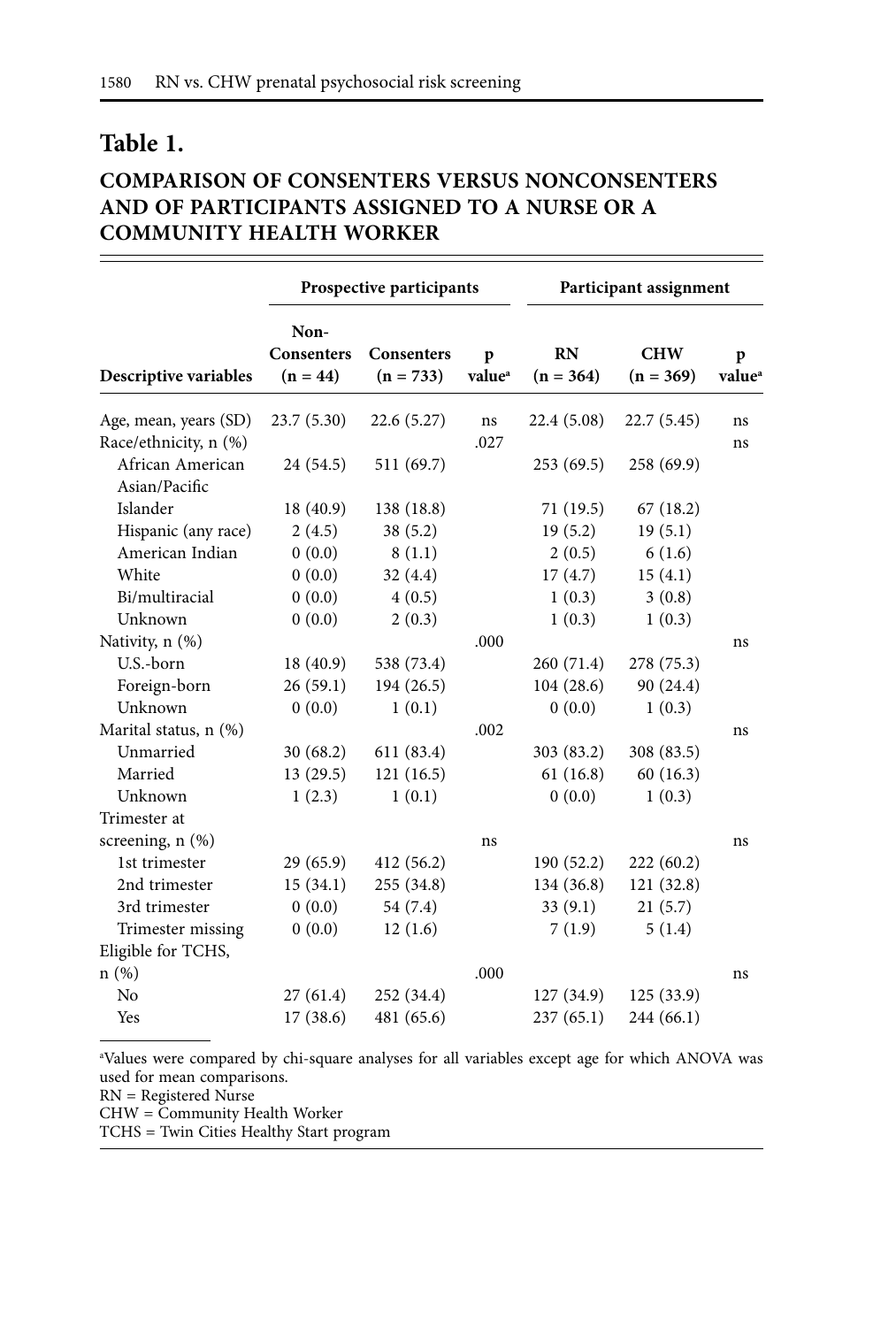### **Table 2.**

### **COMPARISON OF RISK STATUS FOR STUDY PARTICIPANTS INTERVIEWED BY A REGISTERED NURSE (RN) AND BY A COMMUNITY HEALTH WORKER (CHW)**

|                                                                                                               |                               | % Moderate or High<br>Risk (compared with<br>Low Risk) | % High Risk (compared<br>with Moderate or<br>Low Risk) |                                |  |
|---------------------------------------------------------------------------------------------------------------|-------------------------------|--------------------------------------------------------|--------------------------------------------------------|--------------------------------|--|
|                                                                                                               | <b>RN</b><br>$(n = 364)$<br>% | <b>CHW</b><br>$(n = 369)$<br>%                         | <b>RN</b><br>$(n = 364)$<br>%                          | <b>CHW</b><br>$(n = 369)$<br>% |  |
| Lack of telephone access                                                                                      | 7.1                           | $16.0***$                                              | 1.9                                                    | 2.7                            |  |
| Lack of transportation access                                                                                 | 39.8                          | 44.4                                                   | 7.1                                                    | $12.5*$                        |  |
| Food insecurity                                                                                               | 30.6                          | $39.6**$                                               | 6.6                                                    | 5.7                            |  |
| Housing instability                                                                                           | 47.8                          | $62.6***$                                              | 25.3                                                   | $33.9**$                       |  |
| Lack of social support                                                                                        | 59.1                          | 64.2                                                   | 5.5                                                    | $10.3*$                        |  |
| Intimate partner violence                                                                                     | 6.3                           | 5.1                                                    | 2.7                                                    | 2.4                            |  |
| Other physical or sexual abuse                                                                                | 7.4                           | 6.0                                                    | 3.6                                                    | 3.3                            |  |
| Depression                                                                                                    | 9.6                           | $16.5***$                                              | 3.6                                                    | 5.7                            |  |
| Cigarette smoking                                                                                             | 23.1                          | 24.9                                                   | 3.0                                                    | 4.4                            |  |
| Alcohol use                                                                                                   | 19.0                          | 17.9                                                   | 2.7                                                    | $0.8*$                         |  |
| Drug use                                                                                                      | 27.2                          | 30.4                                                   | 15.3                                                   | 16.0                           |  |
| Legal problems                                                                                                | 6.9                           | 5.1                                                    | 6.9                                                    | 5.1                            |  |
| Child protection involvement                                                                                  | 6.1                           | 5.7                                                    | 1.1                                                    | 1.1                            |  |
| * $p \le 0.05$<br>** $p≤.01$<br>*** $p \le 0.001$<br>$RN = Registered Nurse$<br>CHW = Community Health Worker |                               |                                                        |                                                        |                                |  |

of concern about having a place to live after the baby was born,  $p<.001$ ). For Lack of Social Support, significantly higher risk was reported to CHWs for three of eight items (not having other adults to talk with, p=.013, satisfaction with communication with boyfriend/partner,  $p=0.007$ ; and satisfaction with communication with other adults,  $p=$ .006). For Depression, significantly higher risk was reported to CHWs for three of 10 items (sleep problems, fatigue, and poor appetite or overeating, all p<.001). For Alcohol Use, significantly higher risk was reported to RNs for one of eight items (frequency of drinking before pregnancy, p=.020).

Comparing domain risk thresholds within interviewer group found only one significant difference between the RNs (Lack of Social Support) and three for the CHWs (Lack of Telephone Access, Lack of Transportation Access, and Food Insecurity). For the CHW differences, the same CHW had higher risk reports for the latter two domains.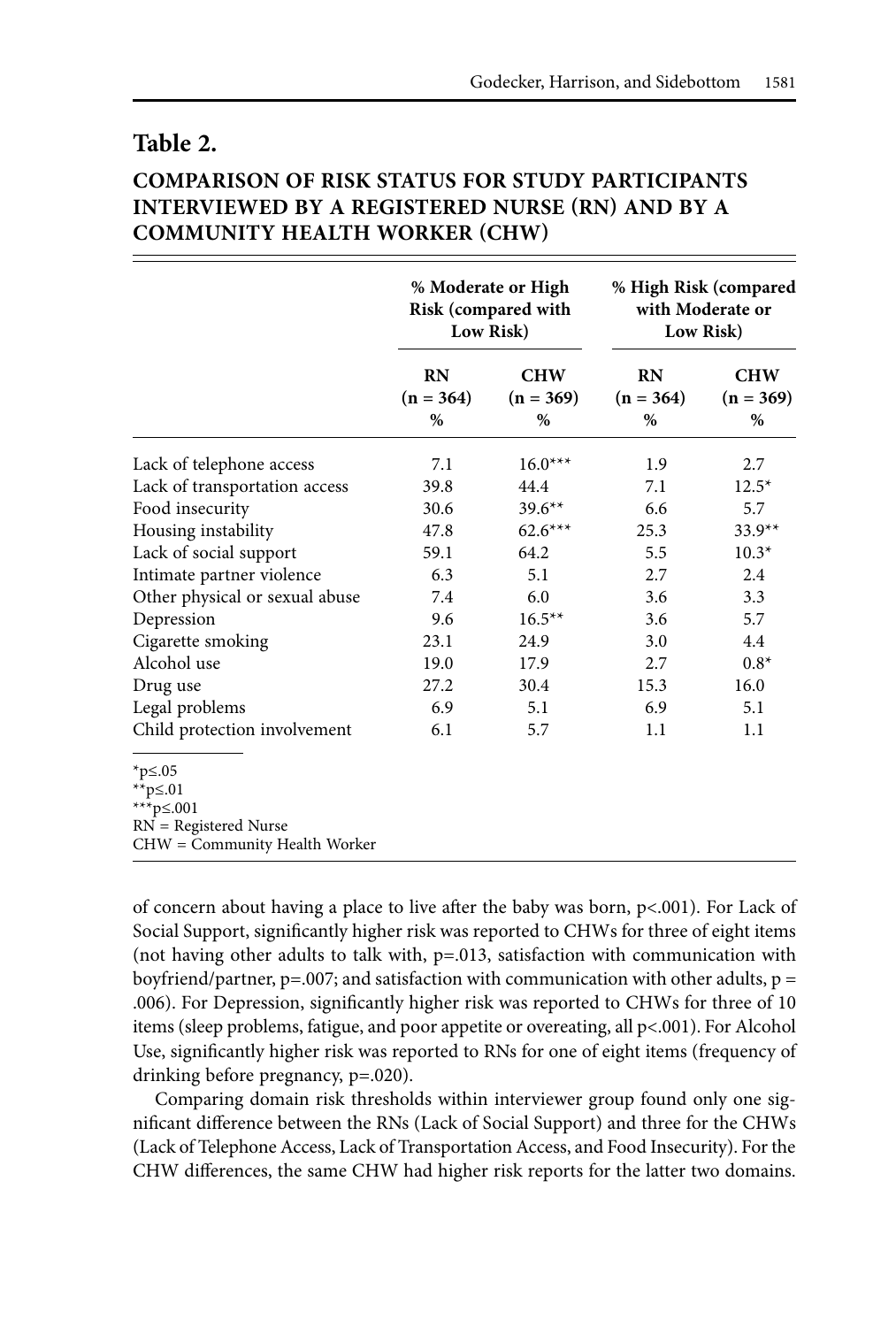The hourly salary for registered nurses and the hourly wage for community health workers were averaged over the 36 months of the study. The average hourly salary for RNs was \$34.30 compared with an hourly wage for CHWs of \$15.23. Without considering costs associated with fringe benefits, the hourly cost for CHW-conducted interviews was 56% lower than that for RN- conducted interviews.

#### **Discussion**

No prior study has investigated whether a structured interview for risk screening can be conducted by a CHW as well as by an RN, the standard of care in many clinic settings. This study provides timely evidence that CHWs can effectively conduct such screenings; in this case CHWs identified more risk factors than RNs. For six domains, similar risk levels were found among pregnant women interviewed by RNs and CHWs. However, CHW interviewers were more likely than RNs to identify women at an elevated risk level for Lack of Telephone Access, Lack of Transportation Access, Food Insecurity, Housing Instability, Lack of Social Support, and Depression. RNs were more likely to identify women at High Risk for Alcohol Use. For several domains, items that may be perceived as more subjective contributed significantly to the difference in risk classification. For Housing Instability, for example, responses did not differ for the length of time staying temporarily with friends or family or in a shelter, but concern about not having a place to stay was acknowledged more often in CHW interviews.

The finding that, compared with RNs, CHW interviewers consistently elicited more reports of lack of basic needs raises interesting questions for future research. Perhaps patients viewed the nonprofessional CHWs as more likely to be familiar with financial and social disadvantages and were thus more willing to disclose such circumstances. Or perhaps the CHWs, having lower income themselves, consciously or unconsciously displayed greater empathy with respect to these types of concerns.

The differences between the two interviewer types in Depression risk classification resulted solely from differences in reporting three somatic items (sleep, fatigue, and appetite), not from differences for mood or cognitive symptoms. Although the PHQ-9 does not probe for whether somatic symptoms were pregnancy- related, it is possible that RNs applied their clinical judgment and filtered out affirmative responses they perceived as due to pregnancy while CHWs did not.

Registered nurses' higher likelihood of classifying women as High Risk for Alcohol Use is difficult to interpret. Nurses may be more skilled at eliciting responses regarding behaviors that might affect fetal development. However, similar effects were not seen for other substances (illicit drugs or cigarettes), as might be expected if that were the case. Additionally, the fact that only one significant item-level difference was found among eight items suggests that this may be a random finding.

This study has several significant limitations, including generalizability to other interviewers, other screening interviews, and other patient populations. Our contingent of interviewers was limited to two RNs and four CHWs, a sample too small to draw definitive conclusions. The interview used in the study is structured, with questions read from a computer screen and responses entered into a web-based system; the content addresses psychosocial risk factors before and during pregnancy. For these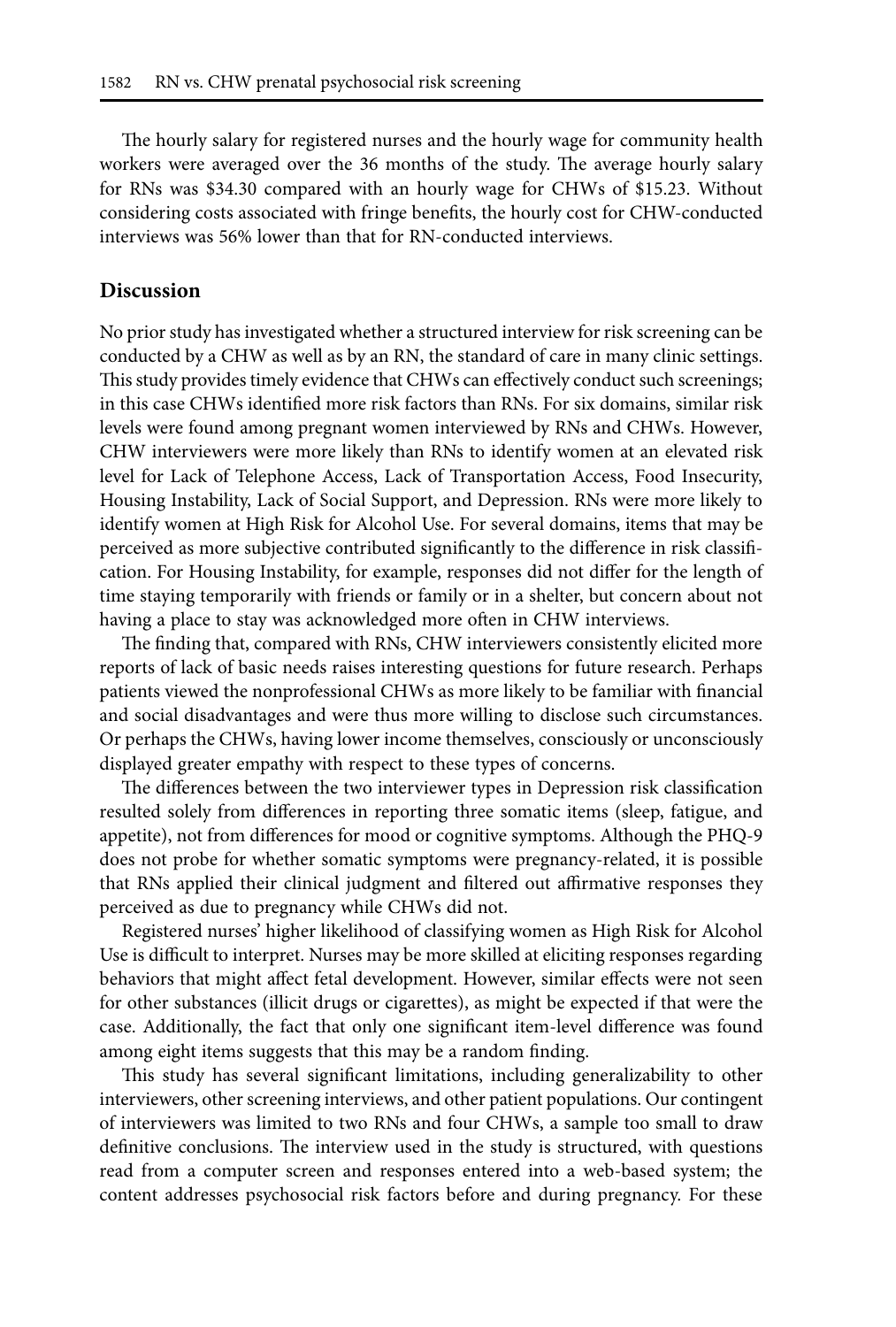reasons, results may not generalize to other modes of administration or other screening instruments. The study population was limited to English-speaking patients at a single urban community health care center. Additional research is needed to confirm the effectiveness of using CHWs to conduct screenings with other populations and in other languages, particularly if an interpreter is also involved or a tool developed in English has been translated to another language.

The inability to assign all eligible women to a study condition is another limitation. To the extent the exclusions were due to the unavailability of the CHW at the time of screening, they likely did not affect results. However, to the extent that women were excluded because their intake appointments were particularly lengthy due to complex medical issues, limiting the availability of the CHW, there is potential for bias toward a sample of patients with less complex histories.

Other limitations include the potential inaccuracy of self- report or the possibility that all interviews were not conducted according to the study protocol. Study results suggest that quantifiable, objective measures resulted in the greatest concordance between the two types of interviewers. It is possible that both RNs and CHWs applied their own experiences in eliciting or interpreting patient responses, resulting in the different rates of depressive symptoms and concerns about basic needs reported to the two groups.

Community health workers can serve as liaisons between the medical and social worlds for the communities they serve. They may benefit the health care system by increasing the cultural competence of health care providers and organizations and bringing greater diversity to the health care work force. They also offer the potential to lower health care costs.25

Despite the study limitations, evidence from this study offers preliminary support for the use of paraprofessionals to conduct a structured psychosocial risk screening interview in a primary care setting, freeing clinical professionals for activities that require their unique skills.<sup>26</sup> Because CHWs typically have limited formal education,<sup>11</sup> delegating such screening may be most effective if the instrument is standardized, easy to administer and score, and not dependent on clinical judgments. Adequate and ongoing CHW supervision and training are essential, $27$  including training on the importance of adhering to the standardized tool, $11$  confidentiality issues in the collection of sensitive patient data, and appropriate personal and work boundaries.<sup>10</sup>

Future research replicating the study findings with a larger group of interviewers and a greater number of settings would determine whether CHWs could be used widely and effectively for this purpose. Further study of the relationship between interviewer characteristics and patient disclosures regarding psychosocial concerns also seems merited.

#### **Acknowledgments**

This research was funded by the U.S. Department of Health and Human Services, Health Resources and Services Administration, Grant Number R40MC07840. NorthPoint Health and Wellness Center in Minneapolis served as the study site.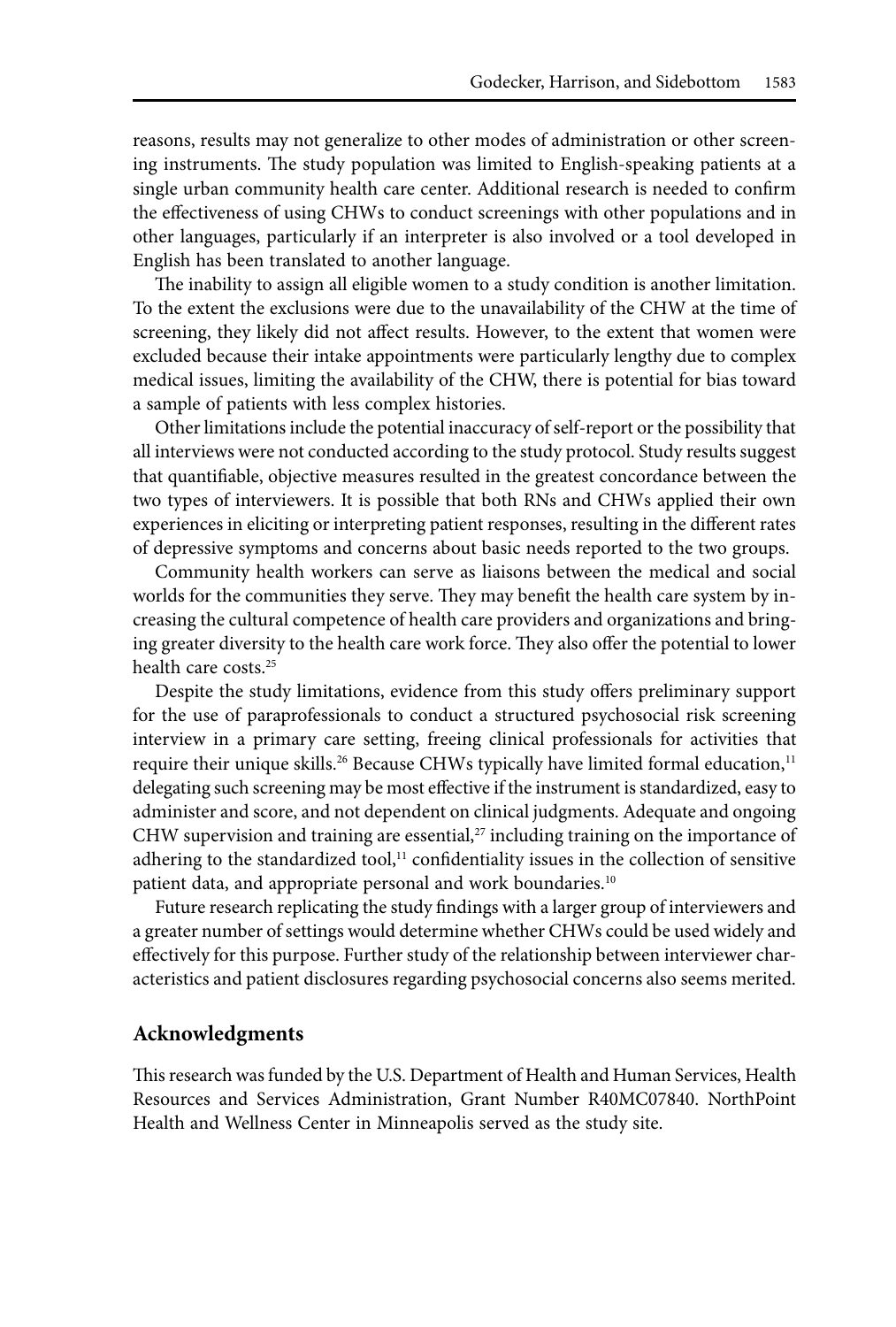#### **Notes**

- 1. Brown JB, Sas G. Focus groups in family practice research: an example study of family physicians' approach to wife abuse. Fam Pract Res J. 1994 Mar;14(1)19-28.
- 2. Hamberger LK, Saunders DG, Hovey M. Prevalence of domestic violence in community practice and rate of physician inquiry. Fam Med. 1992 May-Jun;24(4):283-7.
- 3. Parsons LH, Zaccaro D, Wells B, et al. Methods of and attitudes toward screening obstetrics and gynecology patients for domestic violence. Am J Obstet Gynecol. 1995 Aug; $173(2)$ ,  $381-6$ .
- 4. American College of Obstetrics and Gynecology (ACOG). Technical bulletin: domestic violence. Washington, DC: ACOG, 1995.
- 5. ACOG Cmmittee on Ethics. ACOG Committee Opinion. Number 294, May 2004. At- risk drinking and illicit drug use: ethical issues in obstetric and gynecological practice. Obstet Gynecol. 2004 May;103(5 Pt 1):1021-31.
- 6. American Medical Association (AMA). Family and intimate partner violence. Chicago, IL: AMA, 2005.
- 7. Substance Abuse and Mental Health Services Administration. A guide to substance abuse services for primary care physicians. Treatment Improvement Protocol (TIP) Series # 24. Rockville, MD: U.S. Department of Health and Human Services, 1997.
- 8. U.S. Clinical Preventive Services Task Force. The guide to clinical preventive services 2010– 2011: recommendations of the U.S. Preventive Services Task Force. Rockville, MD: Agency for Healthcare Research and Quality, 2010. Available at: http:// www .univhc .com/ docs/ Doctors-Hospitals/ resources/ Guide\_to\_Clinical\_Preventive\_ Services .pdf.
- 9. Balcazar H, Rosenthal EL, Brownstein JN, et al. Community health workers can be a public health force for change in the United States: three actions for a new paradigm. Am J Public Health. 2011 Dec;101(12):2199– 203. Epub 2011 Oct 20.
- 10. Brownstein JN, Hirsch GR, Rosenthal EL, et al. Community health workers "101" for primary care providers and other stakeholders in health care systems. J Ambul Care Manage. 2011 Jun-Sep;34(3):210-20.
- 11. Farrar B, Morgan JC, Chuang E, et al. Growing your own: community health workers and jobs to careers. J Ambul Care Manage. 2011 Jul-Sep;34(3):234-46.
- 12. Volkmann K, Castañares T. Clinical community health workers: linchpin of the medical home. J Ambul Care Manage. 2011 Jul– Sep;34(3):221– 33.
- 13. Brownstein JN, Bone LR, Dennison CR, et al. Community health workers as interventionists in the prevention and control of heart disease and stroke. Am J Prev Med. 2005 Dec; 29(5 Suppl 1): 128-33.
- 14. Norris S, Chowdhury FM, Van Le K, et al. Effectiveness of community health workers in the care of persons with diabetes. Diabet Med. 2006 May;23(5):544-56.
- 15. Fedder DO, Chang RJ, Curry S, et al. The effectiveness of a community health worker outreach program on healthcare utilization of west Baltimore City Medicaid patients with diabetes, with or without hypertension. Ethn Dis. 2003 Winter;13(1):22-7.
- 16. Finkelstein E, Wittenborn JS, Farris RP. Evaluation of public health demonstration programs: the effectiveness and cost-effectiveness of WISEWOMAN. J Womens Health (Larchmt). 2004 Jun;13(5):625– 33.
- 17. Finkelstein EA, Khavjou O, Will JC. Cost effectiveness of WISEWOMAN, a program aimed at reducing heart disease risk among low- income women. J Womens Health (Larchmt). 2006 May;15(4):379– 89.